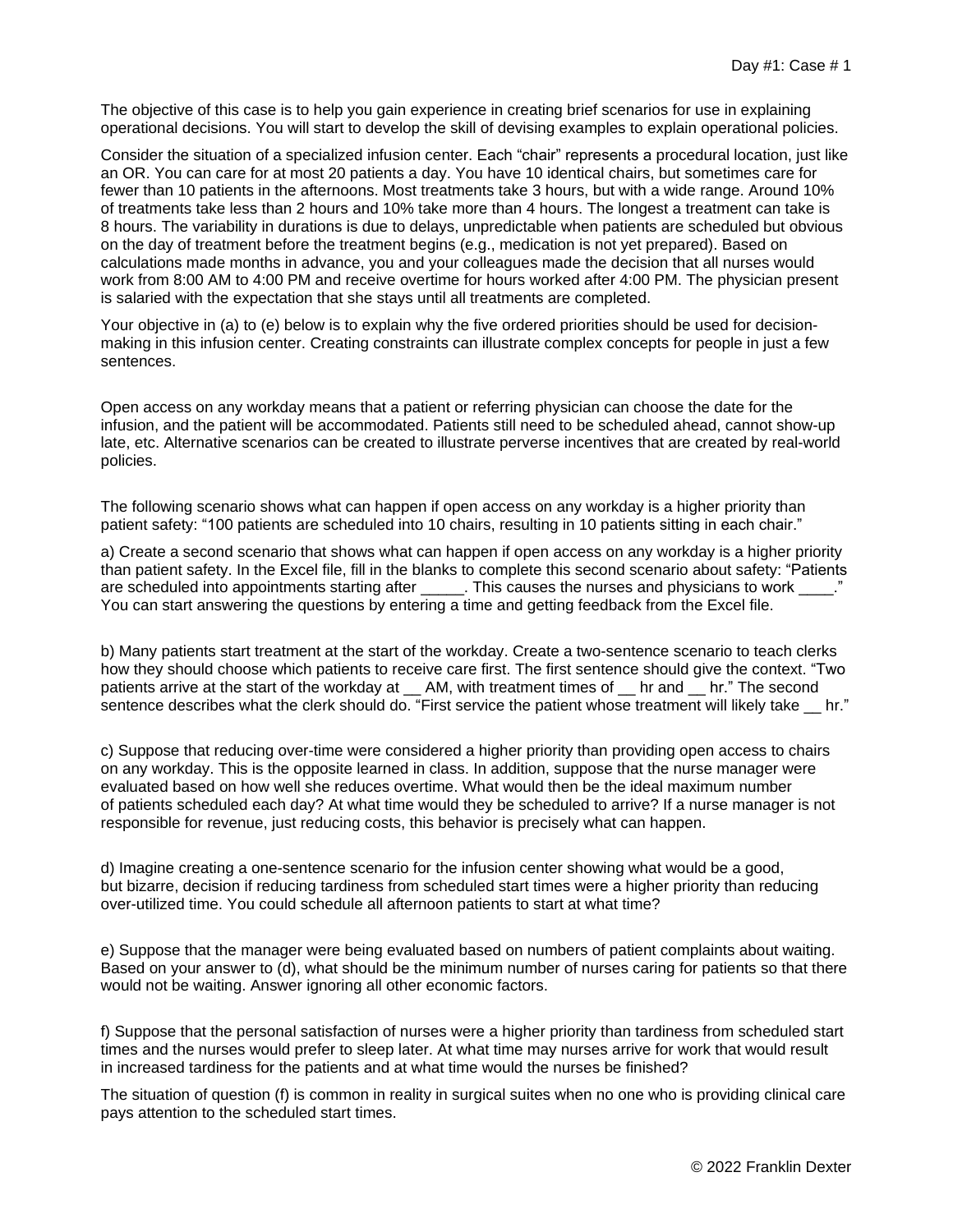An OR manager receives repeated criticism from surgeons that cases are being moved arbitrarily on the day of surgery. The chief hospital director asks you to provide a recommendation as to whether an airport style display would help. To assist in making the decision, you hold a meeting with stakeholders during which the group agrees on a representative scenario for more detailed investigation.

OR staffing is planned from 7:30 AM to 5:00 PM. OR 1 finishes its last case of the day at 3:15 PM. Because OR 2 is running behind, its last case, originally scheduled from 3:30 PM to 5:00 PM, will not start until 4:30 PM. The anesthesia and nursing team in OR 1 can perform the case safely, and the surgeon and patient are ready. Should the case be moved from OR 2 to OR 1? If it were moved, it would start at 3:45 PM, saving 45 min of over-utilized OR time.

Whereas the surgeons generally would want the case moved, the anesthesiologists would generally prefer to send home the anesthesiologist in OR 1. If this representative scenario were solved, then the broader problem of arbitrary decision-making would be solved for the 10 OR suite.

a) Suppose that the airport style display could let you perfectly make every possible decision about moving cases, including let you magically know how long each case would take. What would be the reduction in overtime saved per day? This savings is called "the incremental value of perfect knowledge." You can find the answer in the review article assigned for decision-making on the day of surgery. Look for the section on moving cases.

b) Using your answer to (a), what is the estimated maximum possible annual savings in units of regularly scheduled time from your magically perfect display. Use a relative cost of overtime versus regularly scheduled time of 1.50 and 250 workdays per year.

c) Each OR contains one nurse making approximately \$50,000 per year and a surgical technologist making \$30,000 per year. Benefits are 35%. They are hourly employees. What is the resulting maximum possible expected annual savings? Since the savings from (b) are in units of regularly scheduled time, no overtime should be included in your answer to this part (c). However, since maximum, do include benefits.

d) Using your answer to (c), and section 6 of the article, would there likely be a positive return on investment within 1 year from an airport style display to assist in making decisions about moving cases? Use your judgment based on how much you would think that the display system likely would cost.

e) From later in section 6 of the article, would the availability of quantitative data for use in moving cases be expected to result in more homogeneity of decision-making? Explain why or why not by including in your answer a sentence about the study's results.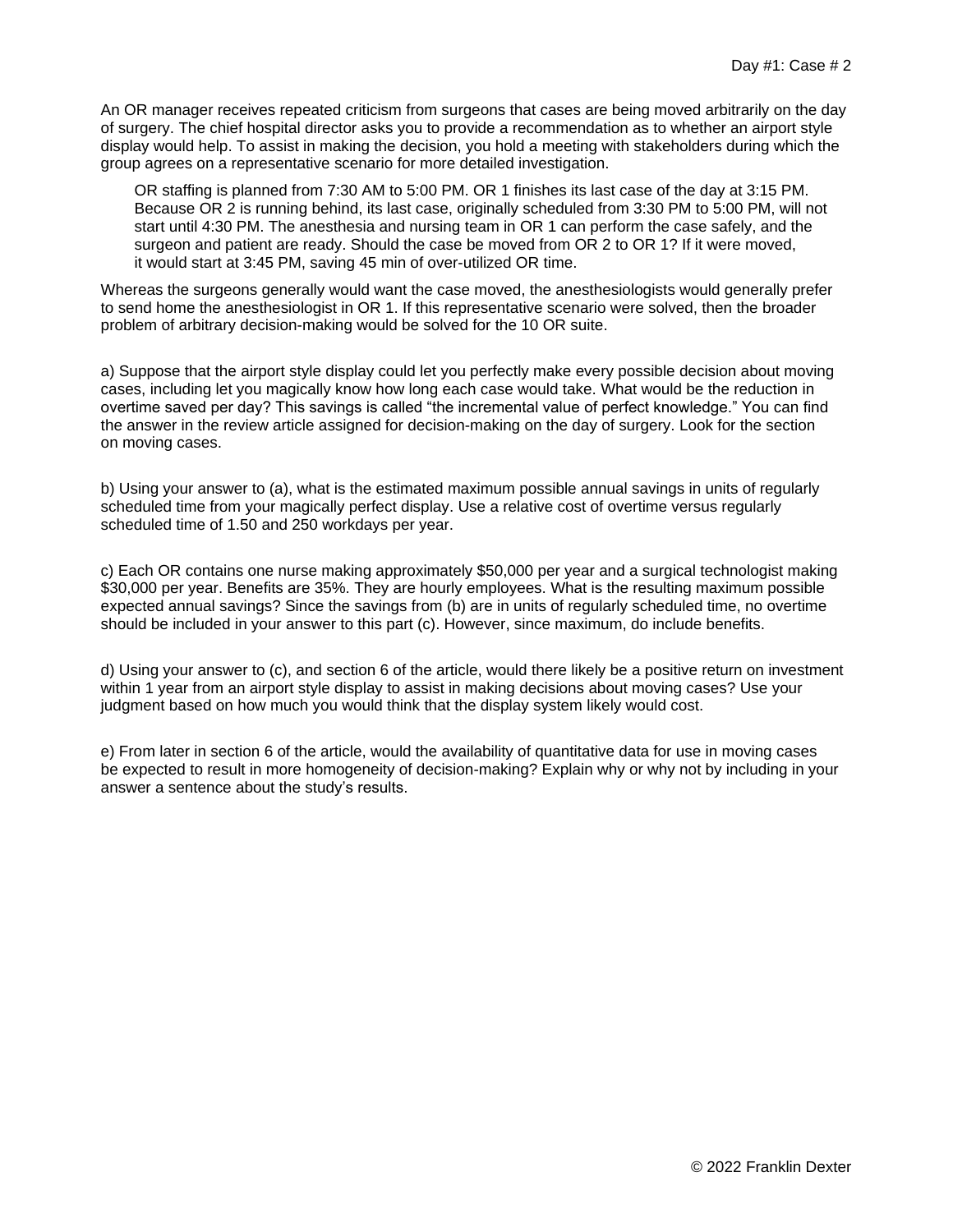Cases can be sequenced between two ORs to reduce the impact of conflicts over equipment. For example, two surgeons may want to use the same surgical microscope.

Consider the sequencing of cases between two ORs to increase the efficiency of use of OR time. Assume that the two cases involving the same microscope are scheduled several days ahead of time.

a) How would you use 90% upper prediction bounds to decide on an appropriate scheduled start time for the second surgeon needing the microscope?

b) Use a search engine like Google or Bing to search for operating room information systems that have built in methods for conflict checking over equipment. List a search protocol consisting of a combination of phrases that together result in 5 to 15 web sites, the precise value depending on your search engine and your saved settings. Use no phrases other than permutations of those in the first sentence of this part (b). You will need to use quotation marks to search exact phrases. You may need to enter "search help" in your preferred search engine to read about how to search exact phrases. The purpose of this question is partly for you to rely on the online help feature.

c) Among the operating room information system software products identified from the web search, does the software that performs conflict checking treat case durations as known with certainty or as probabilistic, like in the microscope example of part (a) above from the second lecture? Assume that if the website does not say what algorithm the software uses, then the software acts like a web calendar, treating the durations as deterministic and known with certainty.

Conflicts over your surgical microscope generally cannot be resolved by finagling on the day before surgery. All cases are listed in your OR scheduling system as having a set case duration. You perform statistical calculations of case durations separately from your scheduling system and display results on the schedulers' screens.

d) How do you trick your OR information system or scheduling software to prevent conflicts over equipment caused by cases taking longer than scheduled? How do you represent the microscope in a system designed to represent ORs?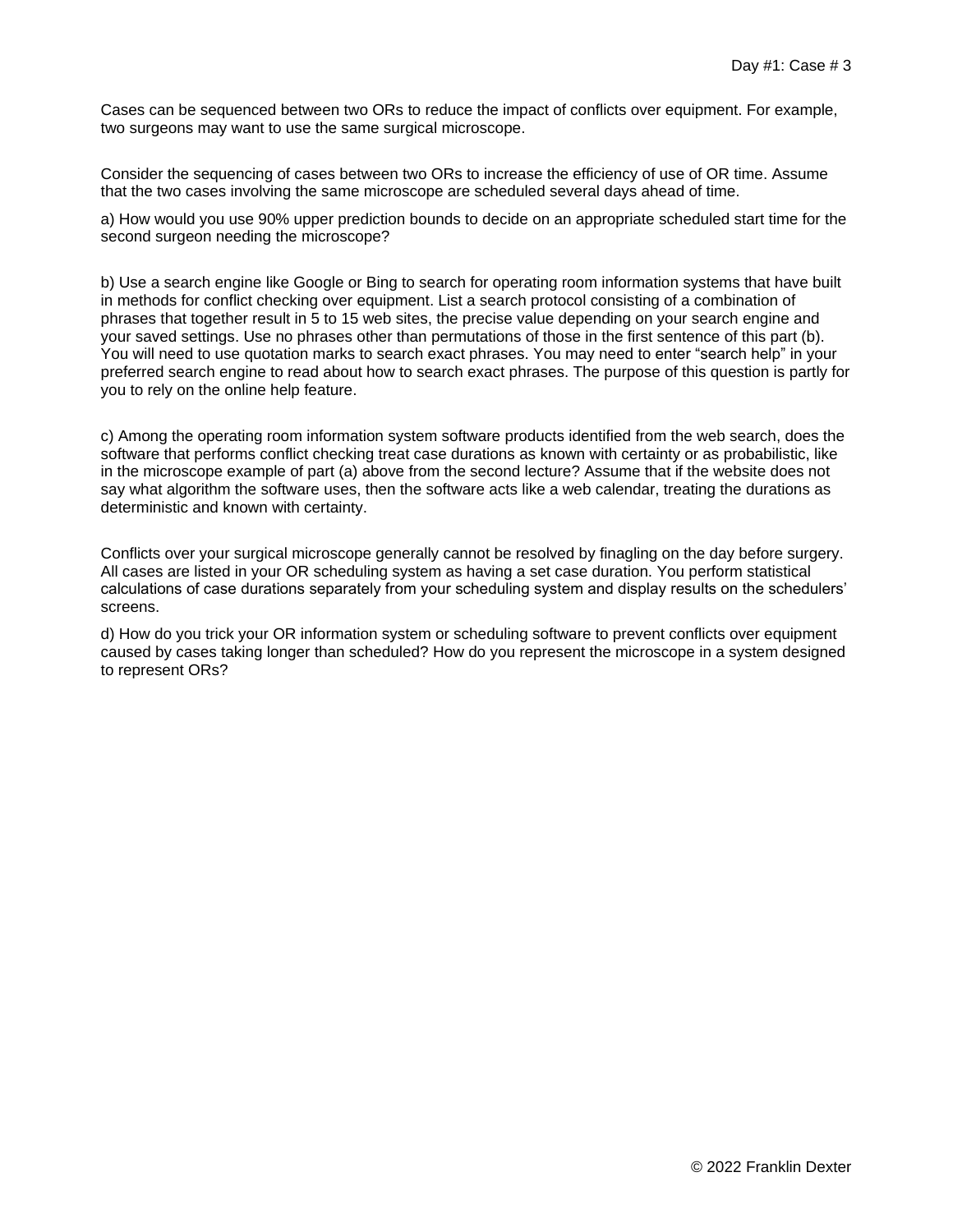A patient is scheduled to have surgery at 12 noon. The surgeon's preceding case in the same OR is scheduled to start at 7:30 AM and end at 11:30 AM. You need to decide what time the patient should be ready for surgery. If the surgeon finishes early, then you want the patient's case to begin as soon as the room is ready. However, you do not want the patient to wait too long. You will use a relative cost of approximately 1:19 for the patient's time to that of the OR nurses and physicians. The preceding case is an unusual and unreal procedure, in that it has precisely a:

5% chance of finishing at 9:15 AM 25% chance of finishing at 10:30 AM 40% chance of finishing at 11:30 AM 25% chance of finishing at 12:30 PM 5% chance of finishing at 1:30 PM.

What makes this unreal is that there is no chance of finishing between 9:16 AM and 10:29 AM, and so forth. If the patient is not ready when the preceding case finishes, then consider that the OR waits for the patient (i.e., turnover times are negligibly brief).

Using Google search, enter without quotation marks: Google Advanced Search. If the first item that appears is not that site, then at Google.com select Settings and dropdown option Advanced search.

Enter into the "site or domain:" nist.gov NIST is the abbreviation for the US National Institute of Standards and Technology.

Enter into "any of these words:" "prediction interval" OR percentile Read the instructions to the right of the Google boxes.

Depending on your screen size, you may need to use your browser's Find function to find some of these search options. If you do not know how to use *your browser's* Find function, read your browser's Help. You will be using your browser's Find function in subsequent cases. *Be sure* everyone learns how to use Find.

a) What is the URL (hyperlink) for the Google Advanced Search page? The answer is the page's URL.

b) Using the Google summary of the NIST web pages and/or the first 5 or so listed web sites, what is the *difference* between the dictionary definitions of prediction interval and percentile? Look at the dictionary definitions of each and compare the definitions. Answers that are one word long are sufficient.

c) You decide to have the patient be ready at 9:30 AM. On the next 99 workdays, the equivalent patient in the same situation is also ready at 9:30 AM. Using the data above, the OR staff are expected to wait for how many of the 100 patients?

d) Continuing from (c), calculate the percentage of the total cost of waiting that is sustained by patients, based on the patients being ready at 9:30 AM. The total cost is the sum of the costs for the patients and for the staff. You need nothing to answer this question other than the numbers above. Answer this question step-by-step in Excel.

e) Continuing from (c), calculate the percentage of the total waiting time that is sustained by patients, based on the patients being ready at 9:30 AM. Think about how this situation is different from that of (d).

f) Continuing from (c), suppose that the patients were ready at 9:00 AM, so that the OR never waits for a patient. What would be the percentage increase in the total cost as compared to having the patients ready half an hour later as in (d)?

g) If the patients were ready at 11:30 AM, what would be the percentage increase in the total cost as compared to having the patient ready 2 hours earlier as in (d)?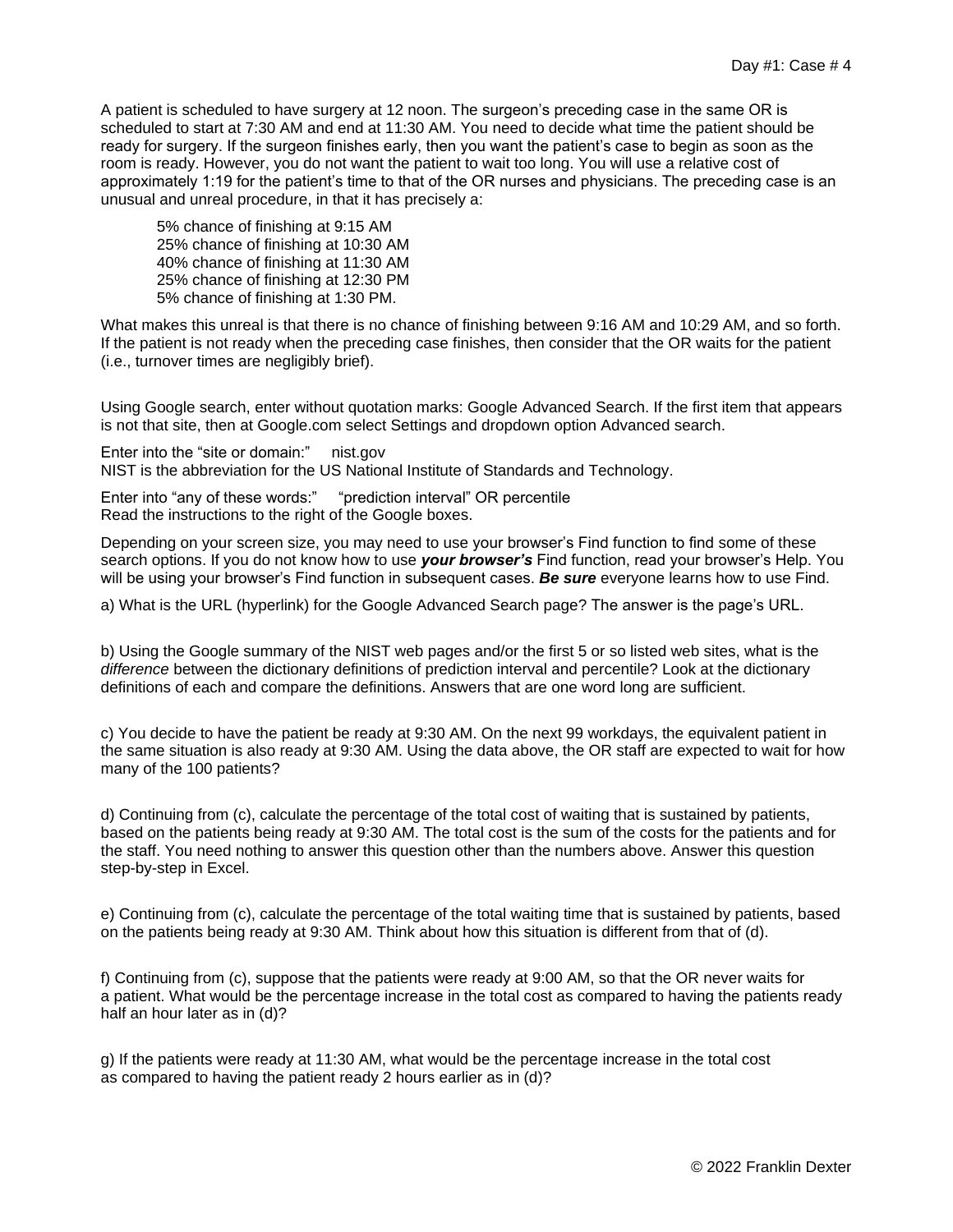This case continues from the preceding one on patient arrival times. You need to write brief but coherent recommendations. You do not need to do web searches to make your arguments. Just discuss the issues in your teams.

a) From parts (b) and (c) of the preceding case, write 1 or 2 sentences explaining the basis for your decision to have the patient report at 9:30 AM. They should be sufficient to convince a surgeon why you are doing what you are doing. The wording should be simple enough to be understood by physicians who know none of the science, but sufficiently detailed that knowledgeable readers will not think that you are ignorant of the field. Do not report the ordered priorities, because the physicians will not know them. To explain why you are planning 9:30 AM, you will need to use the relative cost value given in the preceding case.

b) Suppose that you work at a 10 OR rural hospital. You need to identify personnel at your hospital who can calculate arrival times for your patients. What educational field of study would be suitable for the team leader of this quantitative project? Base your answer on the experience that you gained answering the preceding case. If they have no OR experience, how would you get them that knowledge so that they can get the project done in six months? When answering the second part, do not include the name of the field in your answer, as the parts are separate.

Suppose that you work at a hospital whose cafeteria sells bagels. Ordering too many bagels for the cafeteria can be analogous to having patients wait. Ordering too few bagels can be analogous to having the OR wait. Ordering too few bagels is worse than ordering too many because you sell the bagels for much more than you purchase them.

c) Who might be the person at your hospital who figures out how many bagels are ordered daily at your hospital? What sort of expertise would the person have? Not orders the items, does the mathematics.

The same would apply to donuts, cut fruit, and other items only good for 1 day (e.g., allocated OR time).

d) Based on (b) and (c), you decide to hire consultants to complete the project. What must you specify in your RFP (request for proposals) to assure that a potential consultant will implement the evidence-based statistical methods (e.g., the appropriate computer algorithms)? Asking, "Have you done this before?" will not work, because the answer can be "Yes" even if the consultant knows nothing about the science and would tell all patients to arrive at 8 AM or at 11:30 AM. Saying "implement statistically based arrival times" will not work, because they might use an inappropriate method.

Suppose that a consulting firm succeeds at implementation, but the software would have all patients arrive at 8 AM or at 11:30 AM. That would be very bad. When choosing the firm ahead of time, you need to make sure that this would not happen.

e) Suppose that you were not involved in the preliminary stage of choosing a firm in (d). However, you are involved in a phone meeting with the firm that likely will be hired to assist. During the phone meeting, before you hire the firm, how will you evaluate whether the people can design for you something that will get the correct answer? Consider how I evaluated your knowledge in the preceding case.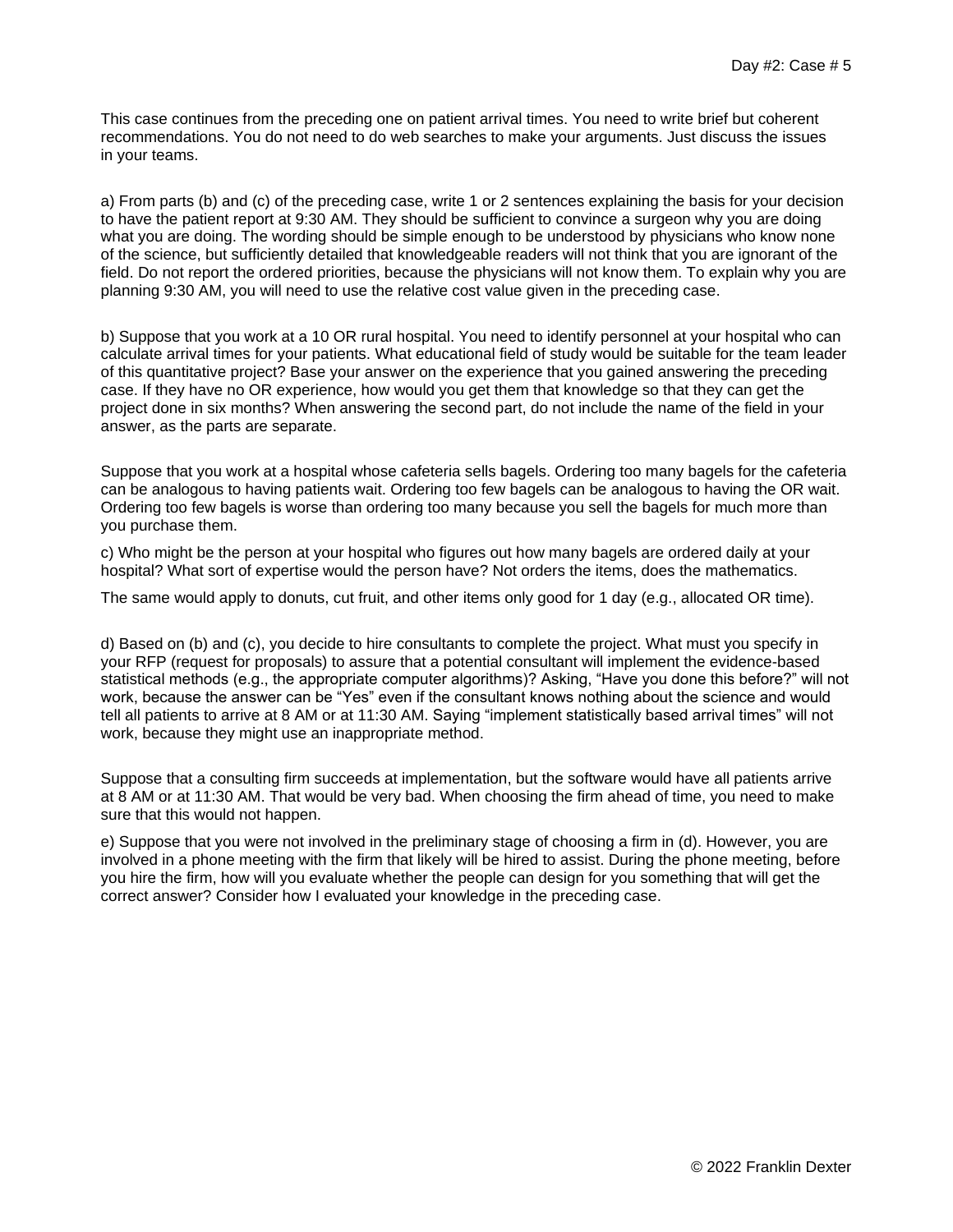SmallTown Hospital has 12 ORs. The ORs are allocated in "blocks," which have been the same for the past decade. The anesthesia group has been performing poorly financially. The reason stems from the daily OR management.

On Mondays, total hours of orthopedic cases including turnovers follow a normal distribution with a mean of 30 hr. Use this value for (a) to (e).

a) Suppose that no rules are set for following the ordered priorities for case scheduling, other than safety. The OR allocations are 10 hr per OR per day. For this first question (a), make the simplifying assumption that all Mondays are identical. The standard deviation of total hours of orthopedic cases including turnovers is 0 hr on Mondays. Nonetheless, on average, there are 5 hr of under-utilized OR time and 5 hr of over-utilized OR time for orthopedics on Monday? How is this possible? You need to use no numbers other than those listed in the preceding and this paragraph.

After answering the question, consider whether the hours of under-utilized and over-utilized OR time could be obtained using either 2 ORs, 4 ORs, or 5 OR (i.e., why only an option of 3 ORs is provided).

b) For questions (b-e) below, you should realistically follow the ordered priorities for case scheduling. The relative cost of an hour of over-utilized OR time is twice the cost of an hour of under-utilized OR time. For this second question (b), again assume that the standard deviation of orthopedics' workload on Mondays is 0 hr. What OR allocation for orthopedics on Mondays would result in maximal efficiency of use of OR time? First, determine how many hours of orthopedic cases are performed each Monday. Then, plan your staffing (OR allocation) while considering both 8 hr and 10 hr workdays, to make up your 40 hr week ( $5 \times 8$  hr =  $4 \times 10$  hr). Do not answer twice, once for 8 hr workdays and another for 10 hr workdays, just consider that staffing for the 30 hr can be a combination of the two.

c) Repeat question (b), but now set the standard deviation of the workload among Mondays to a realistic 5 hr. What would be the appropriate OR allocation? To perform the calculation, you will need to look up the inverse of the normal distribution. In Excel, you can use "=NORM.INV" function, with the mean of 30 hr and standard deviation of 5 hr. If you are not sure what to do with NORM.INV, read the Help built into Excel and see what happens when you enter values for which you have previously learned the answers. You can figure out the percentile from the preceding paragraph and your answer to question 5 (a).

NORM.INV is the function name for English language Excel. If your default language is different, you can find the corresponding function name by searching using Google or Bing with the following phrase without quotation marks: "Excel English NORM.INV LOI.NORMALE.INVERSE", the latter is the French equivalent.

Your OR allocation is higher for (c) than for (b), because the standard deviation is higher for (c) than for (b).

d) Repeat question (c), but now set the standard deviation to a large 10 hr. Just like for (c), you will need to use NORM.INV to calculate the inverse of the normal distribution.

e) Why does it make sense that the allocation is larger if the standard deviation is larger, even though the mean is the same? In other words, why is the answer to (d) larger than (c), and why is the answer to (c) larger than (b)?

The precise language in part (e) mattered, because you need to be able to explain the principle to stakeholders. "Rewarding" specialties that have larger variability with more staffing seems initially unfair to other stakeholders.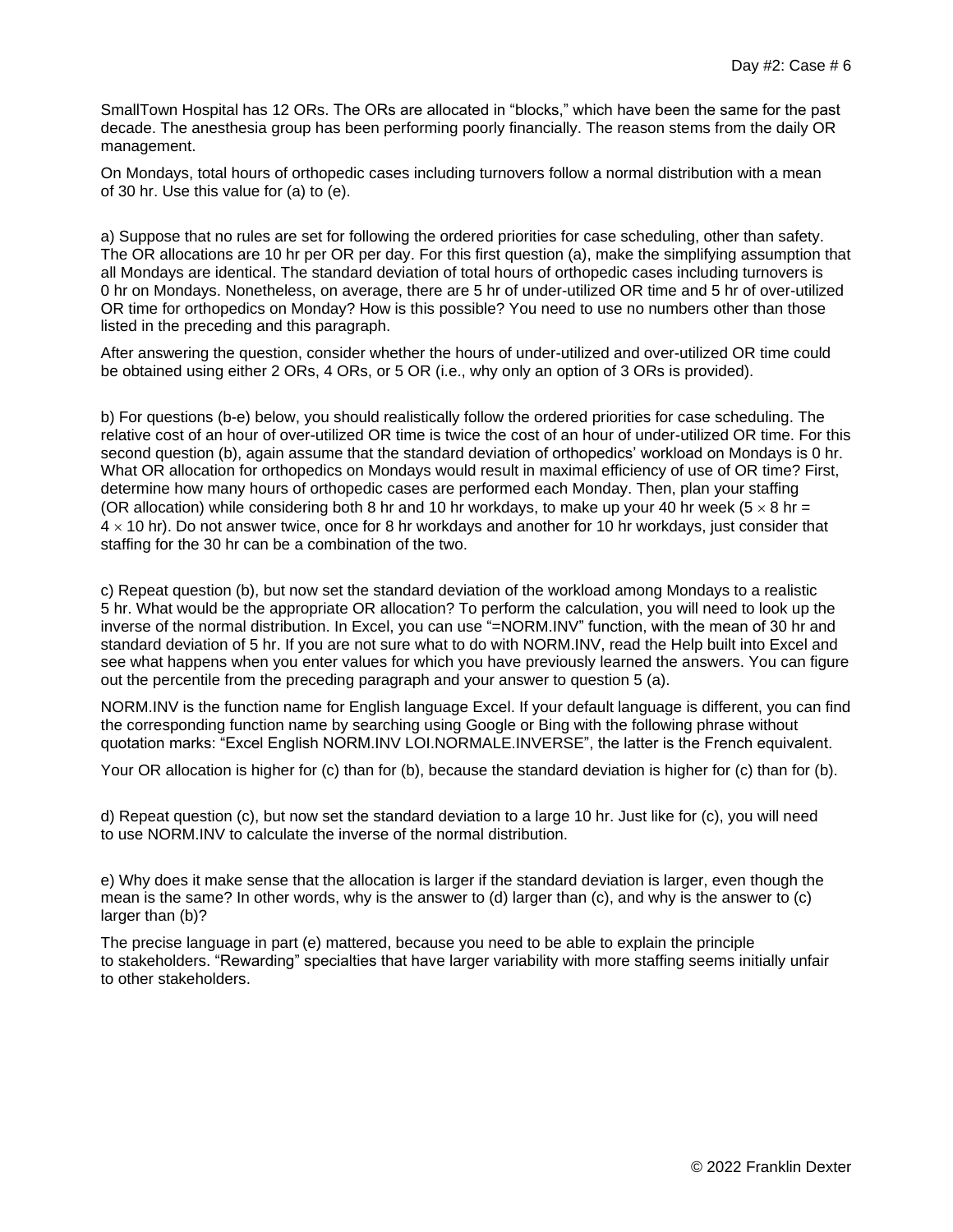A hospital in a remote location has 5 ORs. People who need elective surgery either wait months for surgery at the hospital or travel elsewhere. Physicians practicing at the hospital routinely are gone for 1-2 months on vacation, training, etc. Each surgical group tends to setup their schedules with one physician gone at a time. Usually 15% of the surgeons are gone at a time, but there is wide variability because each group makes its own decisions. Each month, the Chief of Surgery uses Excel to create a "block" schedule for each of the 5 ORs for the next month. For example, Mondays might be one OR to each of Orthopedics, General Surgery, Gynecology, Otolaryngology, and Plastics. On Tuesdays, there might be one OR to each of joint replacement (orthopedics), Vascular Surgery, General Thoracic Surgery (lung and esophagus), Ophthalmology, and Neurosurgery. The Chief likes to rotate services among days of the week to be fair. Blocks are 8 hr long.

Patients are frequently referred elsewhere. Surgeons report that they "are unable to schedule cases." Yet, there is negligible over-utilized OR time and an adjusted utilization of only 70%.

a) Explain the difference between "block" scheduling and service-specific staffing: "Service-specific staffing involves the \_\_\_\_\_ of staffing to \_\_\_\_\_ workload."

b) Suppose that a General Thoracic surgeon currently operates on Thursdays and will have his assigned day of the week changed to Mondays starting next month. Make a list of 7 perioperative areas that would need to adjust staffing in response to altered workloads on each day of the week based on the change in the block time. As described above, these changes in block times are not just for the General Thoracic surgeon but involve all surgical departments simultaneously. Limit consideration to preoperative and postoperative areas or processes. There are in fact at least 15, but list just 7.

c) Among your areas from (b), which ones do you think would be able practically to change its distribution of staffing among weekdays and its workflow within a couple of weeks upon hearing of a change in the OR block schedule? Put an X into the box by the ones that you think would adjust promptly.

The implications about changing the block schedule are obvious from part (c).

d) Identify at least 3 of the 4 inconsistencies in the language and/or science in the following:

When deciding OR allocations, the block committee evaluates each surgeon's raw utilization  $=$  $100\% \times$  (total hours of elective cases) / (allocated hours of OR time). The committee recommends that the neurosurgeon no longer have 8 hr of block time on Fridays, because the intensive care unit is often full on Fridays. Block time for the neurosurgeon should be switched to the available OR time on Wednesdays since the intensive care unit has time. Her Wednesday clinic would be moved to Fridays.

Your answers are items that are incorrect. Pay attention to both the way words are used and the concepts presented. Do not base your answer on circumstances or situations not stated in the preceding paragraph. Limit your answers to scientific concepts that would apply at any facility.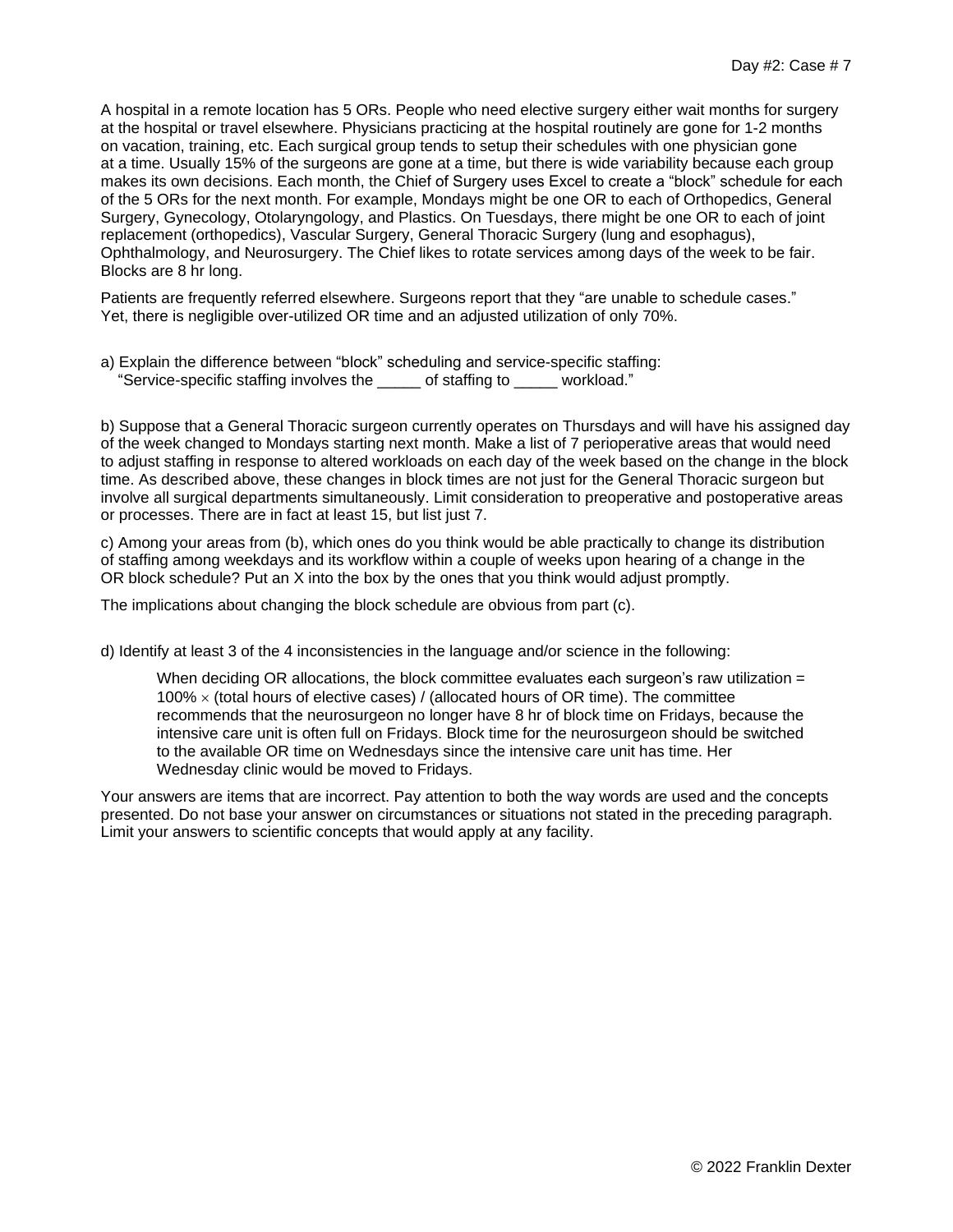This case explores the use of financial information from the > 50% of surgeons (subspecialties) with contribution margins per OR hour that are less than the mean.

a) Give three reasons why two plastic surgeons performing mostly cosmetic surgery can have very low contribution margin per OR hour at an academic facility and very high contribution margin per OR hour at a private facility where the same plastic surgeons also work. There are at least four (common) answers.

b) At the academic facility, cosmetic surgery has a very low contribution margin of \$200 per OR hour. The surgeons report that they "cannot get access" to OR time for their cases (i.e., times are inconvenient), and say that they want more "block time." What analysis would you perform regarding their OR allocation? Your answer should focus on the concept of "OR allocation" and what is meant by it.

c) You decide based on your analysis that the current OR allocation is appropriate. In meeting with the surgeons, what one point would you plan to emphasize? Think operationally, particularly from the first lecture, as you decide what you can promise the surgeons.

The two surgeons have approached an outpatient surgery firm to co-develop a freestanding facility for procedures that can be performed with a length of stay of less than 16 hours. Their group of two surgeons would do almost all their cases at the facility. You expect to lose 12 hr of cases per week, which would be bad. In addition, the one anesthesia group in town has been asked to cover the 12 hr of cases per week at the freestanding facility.

d) As the hospital administrator, you are careful to avoid advising the anesthesia group against providing services. However, you do assist the anesthesia group by providing it with OR information system data on the plastic surgery cases to use in deciding how they should be paid for providing anesthesia services. List three methods of support (pay) to the anesthesia group from the freestanding facility.

e) Knowing the challenges of OR allocations and the plastic surgeons' case scheduling, how should the anesthesia group ask to be paid for providing services at the freestanding surgical facility, to assure they do not lose money in the arrangement with the facility? Please assume that the compensation would be at the fair market rate, as suggested by the [US Office of Inspector General Advisory Opinion.](https://oig.hhs.gov/documents/advisory-opinions/673/AO-13-15.pdf)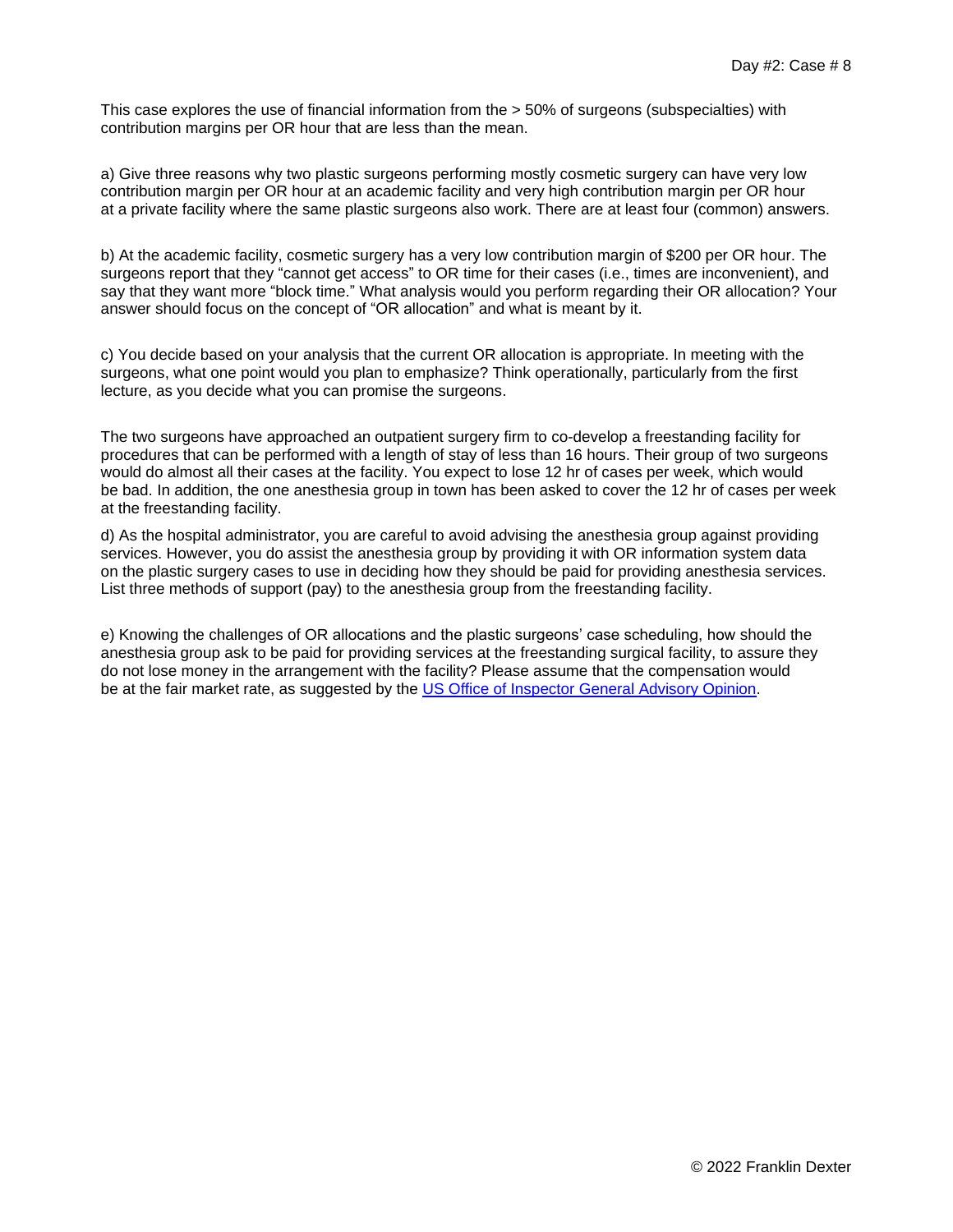University hospital has one OR table for bariatric surgery. There currently are two bariatric surgeons. Together, they operate all days of the week. The Department of General Surgery has recruited a third bariatric surgeon.

a) Create a 1 sentence scenario wherein the addition of a third surgeon increases the amount of bariatric surgery performed even though another bariatric table is not purchased. Something like "the cases are scheduled into first-come first-scheduled OPEN time" would not apply, because the bariatric table would not be available and so more cases cannot be scheduled into the open time.

b) You want to perform a financial analysis of the bariatric surgeons. To do this, you will need to compare their lengths of stay with the US national average. You will also need to examine payer mix. Using Google, Bing, etc., determine and answer the diagnosis related group (DRG) for obesity surgery. In addition, provide the web search protocol that gets the answer nearly at the top of the list. To do both, try searching on DRG obesity surgery. Note that we are going to be searching for 2004 and 2006, so use the DRG, not the MS-DRG. The DRG have similar names in other countries (e.g., Diagnose Behandeling Groep in The Netherlands).

Go to the CMS home page (search on CMS in Google). Click on Medicare. Then choose Acute Inpatient PPS, then Acute Inpatient - Files for Download. Sorting by Fiscal year, choose 2006 files. They are sometimes within the "Files for FY 2006" (e.g., "Files for FY 2006 Final Rule and Correction Notice"). The Table 5 - DRG Relative Weights file contains the "length of stay." Open the Excel file. The data are in fact from 2004. Follow these steps precisely.

c) What was the (arithmetic) mean length of stay for obesity surgery among US Medicare patients in 2004?

Go to AHRQ's HCUPnet web site. Create a New Analysis. For the Inpatient setting of care, obtain Descriptive Statistics. Select the year of interest, 2004. Select "Yes," you want to obtain statistics about specific procedures. Classify procedures using Diagnosis Related Groups (DRG). Type in the DRG used to answer (c). Select it from the dropdown list. Create Analysis for that single procedure category. Accept the Data Use Agreement for HCUPnet. Along the left-hand side, click on the triangle to the right of Outcomes and Measures. Select the radio button to the right of Length of stay. Scroll down to the far bottom. Click on Submit Request using the button at the lower left.

d) What was the mean length of stay throughout the USA for all discharges of all patients in all hospitals undergoing bariatric surgery?

Using the data from (d), add Patient Characteristics, specifically Age. Submit your Request. You might need to reselect the Year as 2004.

e) Why was 3.7 days, the national average length of stay for patients of Medicare eligible age ( $\geq 65$  years), not the same as the value from (c)?

Consider the HCUPnet results for all payers. Suppose that your bariatric surgeons have average lengths of stays that are far longer than the value in (d), specifically 5.4 days. In addition, your bariatric surgeons have a contribution margin per OR hour that is markedly above average for the hospital.

f) How can these two results be reconciled? How can payment compensate for the larger costs that are being sustained from the longer than average length of stays?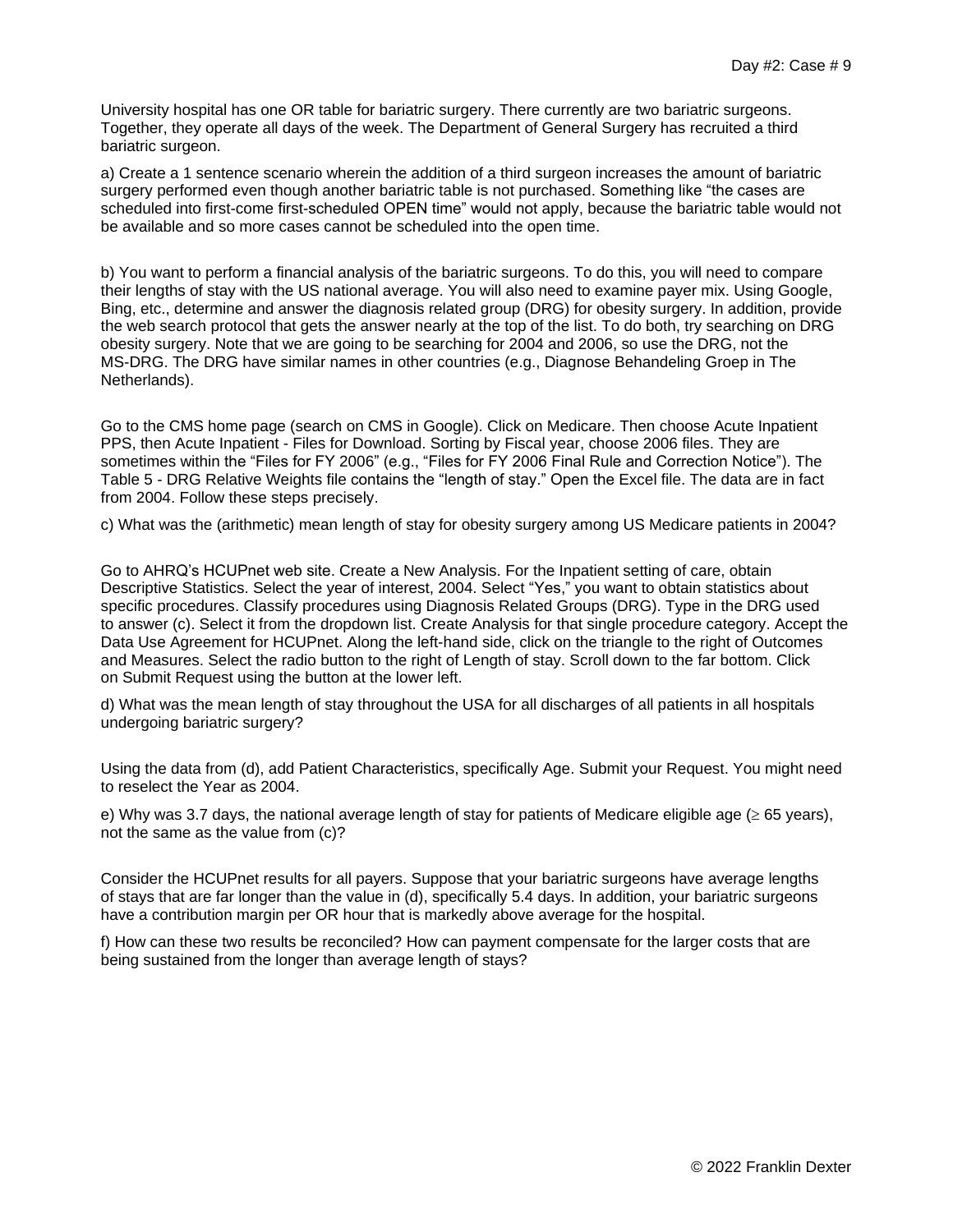Surgeons at your hospital are not using resources wisely. They appear to be wasting OR supplies that are not used, as well as OR time itself. An incentive program is proposed to reduce wastage of the supplies. The program would grant surgeons with the least wastage a reward of more block time.

a) What is an estimate for the range in the contribution margin per OR hour among subspecialties (surgeons)?

b) Applying your answer, why would the proposed program be a *poor* strategy for improving the operating margin of the hospital? In other words, why does it neglect what you learned in class and readings? [Click](https://www.ncbi.nlm.nih.gov/pubmed/29432971) here for abstract of an article providing the median cost of wastage of OR supplies.

When estimating contribution margin, patients admitted via the emergency department were excluded. That was appropriate for making decisions to increase block time but does not apply to operational decision making. Yet, wastage applies to all cases whereas contribution margin data were studied among outpatients and those patients admitted on the day of elective surgery.

c) Would you permit surgeons who are given more block time to schedule patients who are admitted from the emergency department into their time?

The surgeons with the least wastage would be rewarded when additional OR time is planned tactically. The wastage is known for each case by recording what is wasted.

d) How can wastage be incorporated into calculations of contribution margin per OR hour as an incremental cost? Note that this is not just or necessarily the value of the items wasted but penalizing for wastage.

[Click here](https://www.ncbi.nlm.nih.gov/pubmed/15911056) to read the abstract of the 2005 paper by Toyabe S et al. on the "actual and estimated costs of disposable materials used during surgical procedures." The procedures studied included cataract extraction, strabismus surgery, hip replacement, and heart valve replacement.

e) Can cost accounting systems based on time in the OR be used validly to compare excess costs for disposable materials per OR hour among surgeons performing the same procedures? Why?

The concept of rewarding surgeons with block time ignores the use of linear programming that was considered in the lecture and was in your reading.

f) What would be the expected operational impact at a hospital if the plan were implemented to increase block time for surgeons with little waste, given that linear programming or equivalent qualitative considerations would be ignored?

Many surgeons have substantial wastage for some procedures, but many other surgeons have little wastage. The concept of rewarding surgeons with block time ignores the use of quadratic programming considered in the lecture and in reading.

g) Why is quadratic programming used when appropriately planning tactical increases in additional block?

The plan of rewarding surgeons with additional block time in return for small wastage is implemented for purely political reasons. You want to make sure that this policy has no adverse effect on your ORs. You take advantage of the second stage of OR allocation and of case scheduling to mitigate the influence of the poor long-term decision.

h) List in sequence of importance the three key operational processes that enable you to reduce the impact of the tactical decision.

Consider now that you are the head of a nursing or anesthesia department who understands OR management. You might get the false impression from part (h) that tactical planning of OR time is not important and that you can leave tactical block time decisions to the whims of surgeons.

i) List 2 of the 5 ways that block time decisions can affect the inefficiency of use of OR time so much that your ability to compensate would be limited. A few words each are sufficient.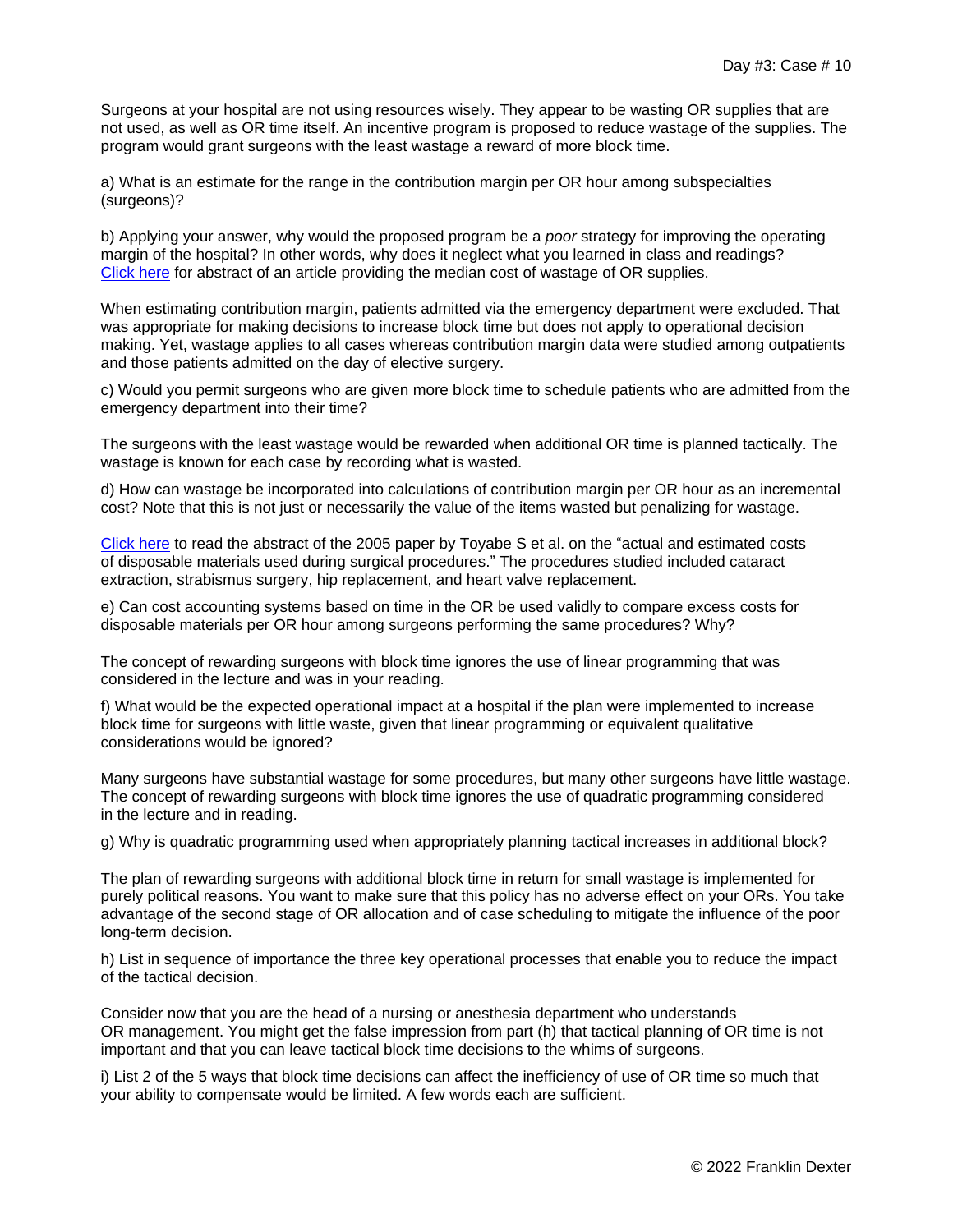You are working as the head administrator for a group of 35 surgeons. They do 90% of their cases at a comprehensive hospital with 22 ORs. You spend much of your time working with the hospital administrator in charge of the ORs.

a) The average setup and cleanup time at the facility is 45 min. Using the figure that I showed during lecture, which is from a 2005 article, what percentile is this for a large sample of hospitals? To answer the question, you can use the number of hospitals with briefer turnovers or the number of hospitals with longer turnovers.

After multiple meetings with OR stakeholders including anesthesiologists, and repeated efforts at change over a year, you are convinced that the anesthesiologists perceive that reducing the turnover times would be of no value. The anesthesiologists do only OR anesthesia.

b) What piece of information would you need to know about your ORs to understand the anesthesiologists' perspective? To emphasize, this question is from the perspective of the surgical department administrator, responsible for non-physician personnel, clinics, assisting the departmental chair, etc.

The anesthesiologists all work 225 clinical days per year. The number of anesthesiologists scheduled to work in the ORs each day is 24, which is 22 plus 2 extra to cover for illness or to help with breaks. Each anesthesiologist works from 7:30 AM to 6:00 PM. By 6:00 PM, almost all ORs are finished for the day.

c) How would staff scheduling of the anesthesiologists need to be changed for the anesthesia group to realize a financial benefit from reducing turnover times? Answer the question assuming (artificially) that all 22 ORs start promptly at 7:30 AM and cases are scheduled to be performed consecutively in each OR.

The reality at the hospital is that cases are not scheduled consecutively. There are morning blocks and afternoon blocks. Some ORs start at 7:30 AM, have cases to 11:30 AM, and then do not start up again until 2:00 PM, often finishing after 4:45 PM. You have available accurate historical OR information system data. To provide an incentive for anesthesiologists to reduce turnover times you will try to provide them with predictable end of the day times. The anesthesiologists could then adjust their staffing to closely match the OR workload.

d) Why is it necessary to schedule cases consecutively for service-specific staffing calculated based on minimizing the inefficiency of use of OR time to be planned appropriately from forecasted workload?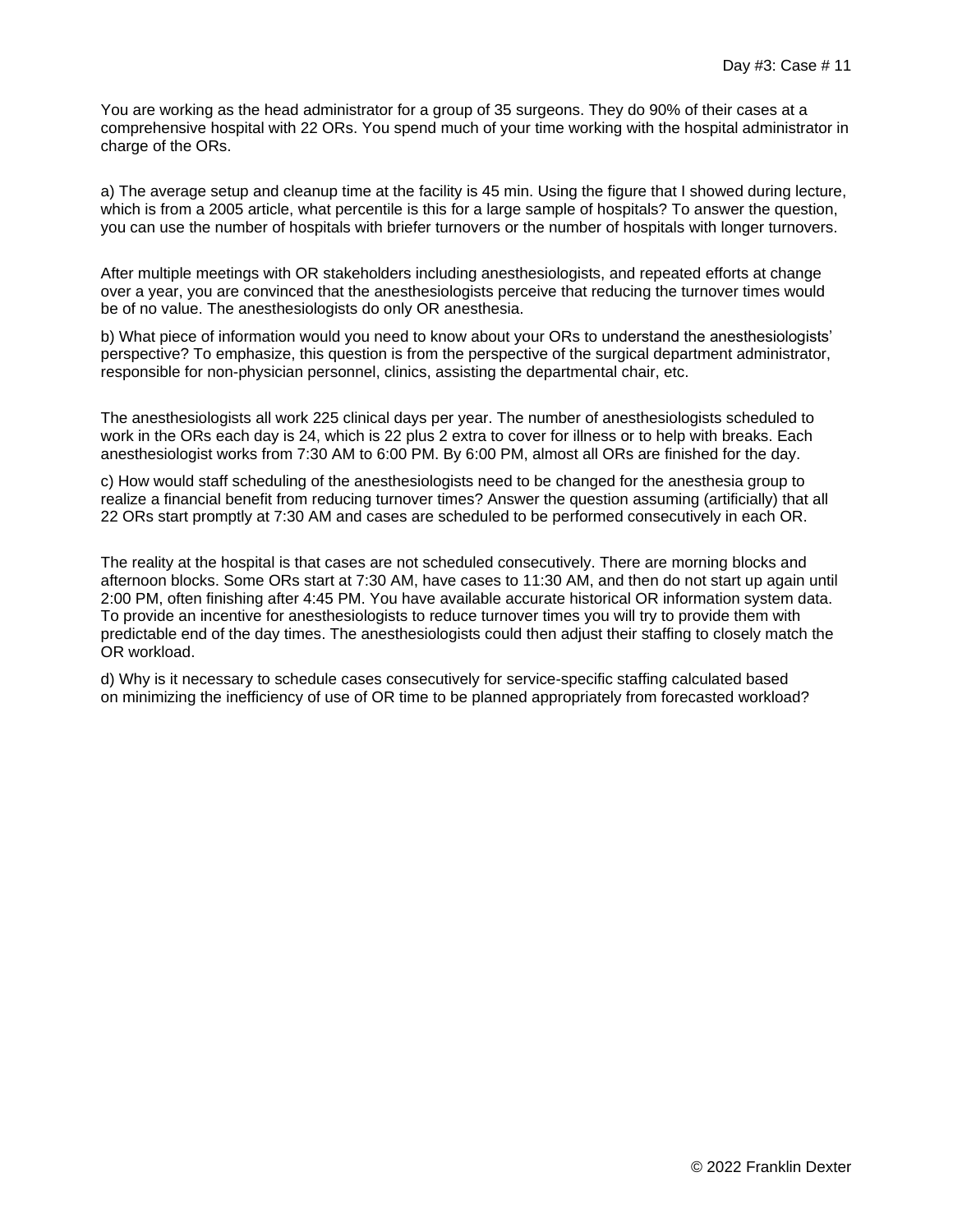An effective method to achieve reductions in turnover times in ORs is to apply six sigma methods and/or change workflow. You may choose to target certain surgeons for turnover time reductions. However, there can be unintended and undesirable consequences of such efforts.

Using PubMed, search all permutations of "turnaround time", without quotation marks. Select Advanced, then Search Details by clicking on the right-facing arrow. Copy and paste the search as plain text into the Query box, not the Translations, and edit the search to include only words in the title or abstract (i.e., use "[TIAB]").

Use Advanced Search to combine the preceding search results with the results of a second search, that being for six-sigma. For this second search, do not add the field "[TIAB]". Look at Search Details for that obtained. Try including and excluding the dash in six-sigma to learn how PubMed handles dashes. Use OR to include six-sigma spelled using the number (i.e., 6-sigma). If your Search Details includes MeSH terms and/or phrases related to six-sigma but without the term itself, exclude those words using the Query box. This case teaches about how PubMed works and the [need to learn vocabulary](https://www.ncbi.nlm.nih.gov/pubmed/24257396) as used in scientific papers.

Finally, combine the preceding search pair with "surgery," "surgical," "operating room," or "operating rooms".

a) What article from 2004 did you find from our lectures about six-sigma methodology to reduce turnover time? Copy and paste the title into the Excel formula bar.

Click on the article to display the abstract. There are several subheadings of the "Operating Rooms" MeSH terms listed. MeSH is the abbreviation for **M**edical **S**ubject **H**eadings. If you do not find the article's MeSH terms on the webpage, use your browser's function to search the webpage.

b) Which MeSH including the subheading would be relevant to our interest in how to reduce turnover times?

In Google, request: PubMed search MeSH. At the NCBI website (National Center for Biotechnology Information), search MeSH for "burnout". Copy into the clipboard the MeSH related to physicians and nurses working in their operating room environment. Return to searching PubMed. Enter that appropriate MeSH term for burnout. Then, edit in the Query box what is produced so that you are searching just the MeSH term.

c) What code ("query translation") is produced from by searching just that MeSH heading? These are the words remaining in the Search Details box.

Use the Query box to combine the search numbers of the MeSH term from (b) and the search from (c). Select the scientific article from 2005 that is relevant to turnover times.

d) Increased exposure to new technology resulted in what differences in findings for personal accomplishment between the OR nurses and the surgeons?

e) Using PubMed, identify another article that was published by most of the same authors in the same year. In this new paper, what was the impact of the intervention on the number of cases that the surgeons chose to schedule and/or performed each workday?

f) What is the relationship between the findings of (d) and (e) from the perspective of surgeons? This behavioral factor potentially explains the surgeons' decision to schedule more cases.

g) At a freestanding outpatient facility, the ORs start at 7:30 AM and finish daily around 3:15 PM. The surgeons argue that, "Their overall excellent financial return justifies hiring another housekeeper to reduce turnover times, so that they can schedule more cases." What is wrong with their argument?

Previous studies have suggested that reducing turnover times does not permit you to schedule another case, except for ORs with many very brief cases. To explore the evidence, go to [FranklinDexter.net,](https://www.franklindexter.net/) Select the "Bibliography of operating room management articles," and Select the "Economics and mathematics of decreasing anesthesia, turnover, or surgical times," and then scroll to 1995. Click on the hyperlink to view the Abstract. Also, read the Abstract of the related paper from 1999.

h) Based on the turnover time lecture and the abstracts, explain how the situation studied in the articles differs from open access to OR time on any future workday. The key is one crucial word in the results of the Abstract of the 1995 paper. The results are the 3<sup>rd</sup> to last and 2<sup>nd</sup> to last sentences of the abstract. This problem highlights the importance in operations research of considering every word and its precise meaning.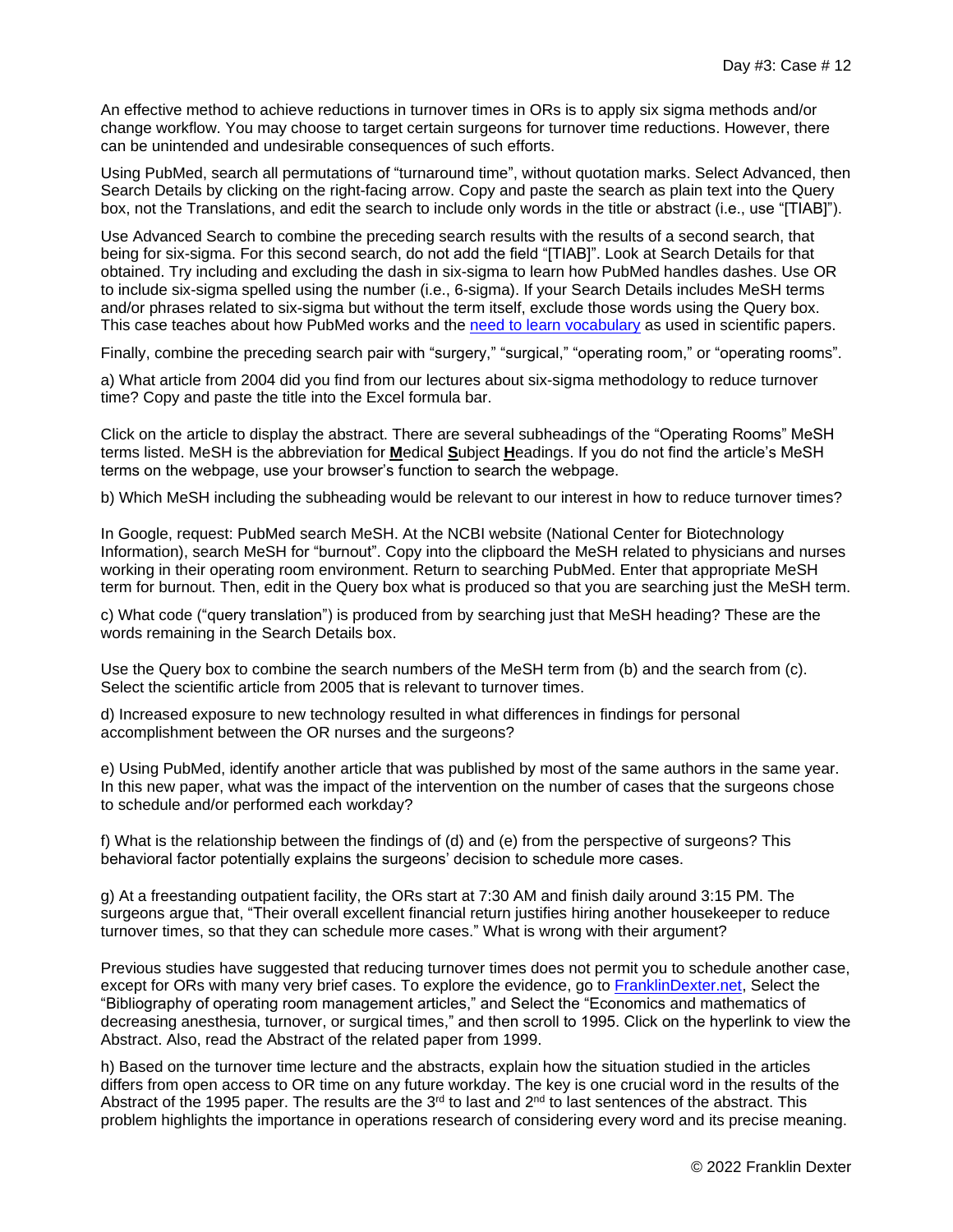Your hospital's board is markedly upset with you for your "letting" some busy orthopedic surgeons proceed with a plan to move most of their practice to a competing hospital down the street. The reality is that you were shocked. One day the president of the orthopedic group said, "Oh, by the way, XYZ hospital is providing a salary guarantee for 5 new surgeons. We are going to start operating there almost exclusively." You need to create a list of arguments explaining why this unfortunate circumstance is, really, not that bad, sort of "good riddance."

You know that the orthopedic surgeons have lengths of stays that are longer than the national average. They have been resistant to repeated efforts over the years to reduce their lengths of stay. You want to calculate the difference between each orthopedic inpatient's length of stay and the national average length of stay for patients with the same DRG. Consider each step that you used in case #9 to get the average length of stay nationally by DRG using HCUPnet.

As you answer the questions, remember that your goal is politics, not decision-making. Therefore, as you make these decisions, choose answers that best make your case. Show that you fully understand the principles by making choices that bias the results to make your point.

a) Which of the surgeons' patients would you include in the analysis and why?

- b) Would you calculate confidence intervals and why?
- c) Would you use the median or mean differences and why?

d) For (a), (b), and (c), what would you do differently if you were interested in an unbiased quantitative assessment? Answer separately for each of the three, without explaining why.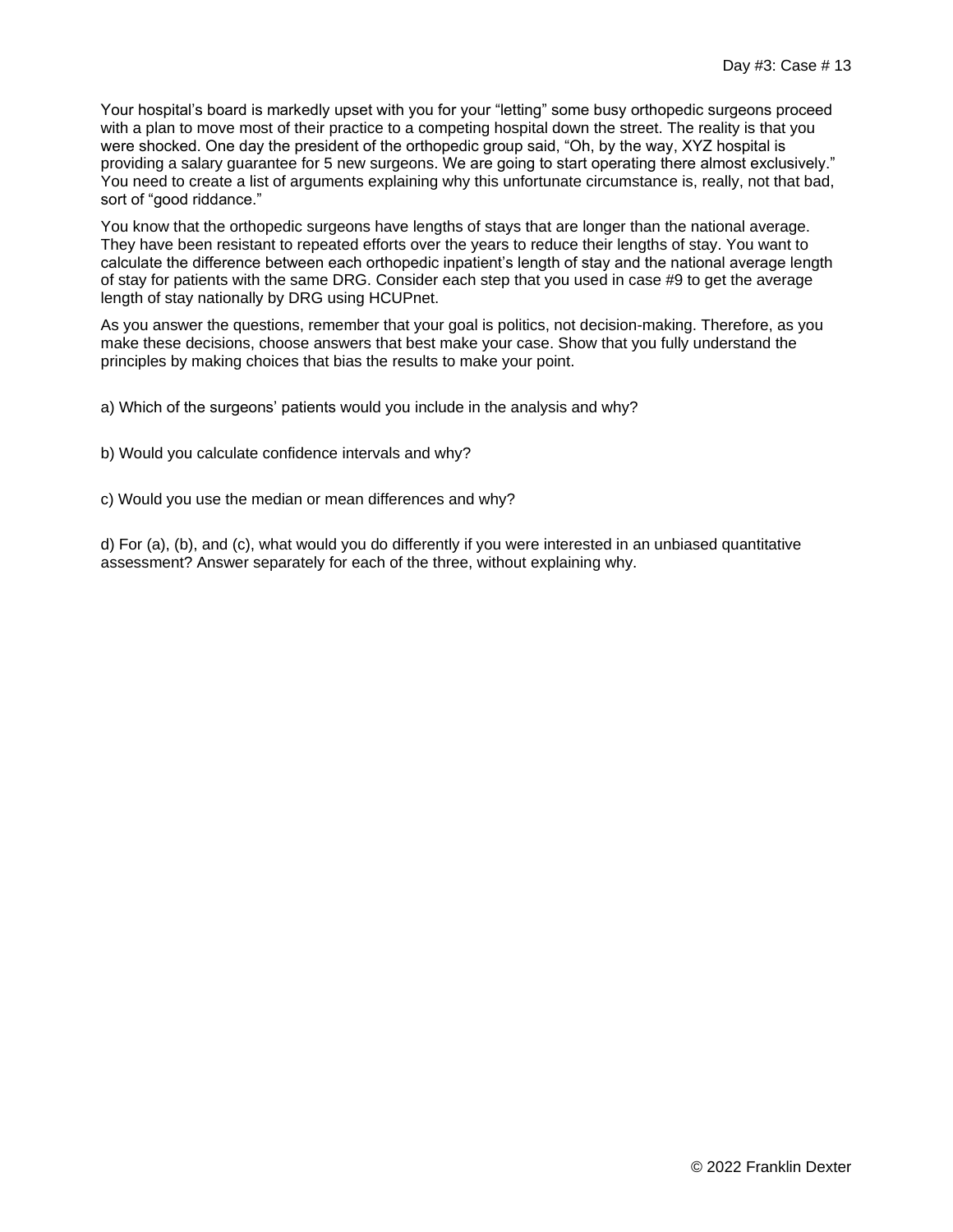The purpose of this case is to give you more experience in using publicly available data. Such data are useful in strategic planning, determining growth potential, and understanding the financial implications of decisions. Determine the percentage of hip replacements in the US that are reimbursed by Medicare. For purposes of this case, assume that this procedure is always done with hospital admission.

Search the web for Agency for Healthcare Research and Quality (AHRQ) Clinical Classifications Software (CCS). You will need to think about and use quotation marks. Under "Research Tools," you want the version for ICD-9-CM. Select the "Appendix B: Single Level Procedures" text file.

a) Search for "hip replacement". Copy and paste all the ICD-9-CM, without the decimal points.

Go to HCUPnet. Create a New Analysis. For Inpatient care, we will obtain Descriptive Statistics. Choose 2004. Obtain statistics about specific surgeries or procedures. Use Procedure codes classified using ICD-9-CM. Select Codes, one at a time, while adding the decimal place. Most of the codes from (a) are missing. This is because the CCS uses all corresponding ICD-9-CM, both old and new. The codes that appear in HCUPnet are those applicable to 2004. After Select the 3 codes present, select the option to get results for Each Code Separately. Create the Analysis. Select Patient Characteristics' options, and then a breakdown by Payer. Submit the Request.

b) The most common of the ICD-9-CM was 81.51. What is the listed description?

c) From the breakdown by Payer obtained from the preceding step, what percentage of the patients in the USA undergoing that one type of procedure (81.51) in 2004 had Medicare as their primary payer?

Select Patient Characteristics' options, drop the break down by Payer, and add break down by age. Submit the Request. The ICD-9-CM 81.52 had the largest percentage of patients 65 years of age and older.

d) What is that procedure description for 81.52?

Use the Back button of your browser several times to return to the HCUPnet Analysis Setup. Change "how you want to classify diagnoses or procedures" to procedures classified by CCS. Use the search option to find "hip", and then select the appropriate CCS for hip replacement, total and partial. If search of "hip" gives "226 Fracture of neck of femur," then you are searching CCS diagnosis codes, not procedure codes. Using the appropriate CCS procedure code, get a breakdown of Number of discharges by the two Patient Characteristics of Payer and Age category. Submit Request. Show 2-Way Tables. Select Age and Payer, as well as the Number of discharges.

e) Among patients 65 years of age and older, what percentage undergoing hip replacement have Medicare as their primary payer? You will need to enter into Excel a formula. The numerator is a sum of counts from the web page. The denominator also is a sum of counts from the web page.

f) From the one-way table at the top of the web page, what percentage of patients in the USA of any age in this CCS had Medicare as their primary payer in 2004?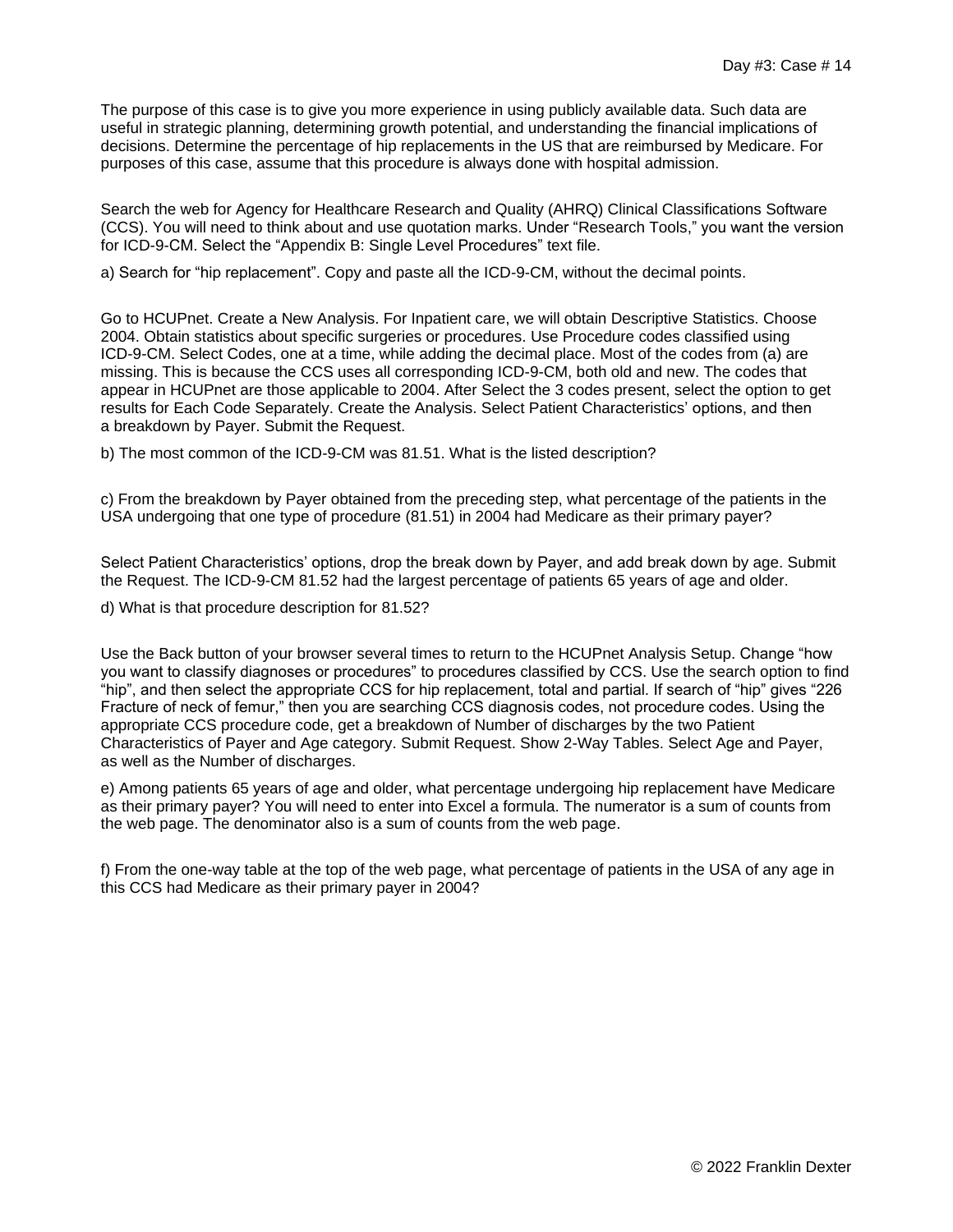You will complete your study of OR efficiency by explaining results from real, but redacted, OR management reports. At [FranklinDexter.net/education.htm,](https://franklindexter.net/education.htm) where it is written "For examples of OR management reports, click here (ORs)," do indeed "click here."

Comparing pages 2 and 4, Oral Surgery (OralS) averaged 5.9 hr of cases including turnovers on Mondays and received an 8 hr allocation. In contrast, Pacific Vascular (Pacif) averaged 5.1 hr of cases on Wednesdays and did not receive an allocation. To learn the principles, consider two *hypothetical* services.

a) Each hypothetical service has the same mean workload of *X* hr and standard deviation of 0 hr. What would be the value of *X* such that the efficiency of use of OR time would be the same whether the two services share an 8 hr allocation or each receives its own 8 hr OR? Use a relative cost ratio of 1.75.

One way to solve the problem (a) is to use the basic algebraic equation before using Excel. This is done most easily with using a variable (e.g., "r") to represent the ratio. The formulas to set equal to one another are present in the Excel file. The second way to solve the problem is to use iteration in the Excel file. You can predict ahead that the value calculated will be in between the 5.1 hr of Pacif and the 5.9 hr of OralS.

b) Suppose that the hospital was to change its management to allocate OR time and schedule its cases based on the efficiency of use of OR time. From page 5, what would be the minimum additional hours of capacity that the hospital could reasonably expect to have available for future surgical growth?

From page 8, no argument can be made based on the efficiency of use of OR time to plan 29 ORs on Thursdays, only 27 ORs. However, a political decision is made to run 29 ORs on all workdays.

c) If the goal were to maximize the potential to grow future workload, how should the 2 extra ORs be used on Thursdays? Answer from the perspective of this OR allocation report, not decision-making on the day of surgery.

From page 10, reducing turnover times for Oral Surgery (OralS) on Wednesdays could reduce its labor costs in units of time by 23 min. The 23 min is based on a relative cost ratio of 1.75 and Oral Surgery's actual OR workload on all Wednesdays.

d) To learn the principles, suppose that Oral Surgery's standard deviation of workload among Wednesdays equaled 0 hr. From page 2, the OralS mean was 8.30 hr of cases and turnover times on Wednesdays. From page 4, the OR allocations are for 8 hr or 10 hr. Based on a relative cost ratio of 1.50, what would be the maximum potential savings in units of minutes from reducing Oral Surgery's turnover times?

Compare your answer to part (d) to the 23 minutes on page 10 and consider their similarity.

e) Comparing pages 4 and 21, what would be the minimum mean hours of OR time allocated weekly to Otolaryngology (ENT) that would not be "blocked out" to specific ENT surgeons?

f) From page 25, when calculations were performed with a relative cost ratio of 4.0, how many afternoon teams were calculated as being needed from 3:00 PM to 4:59 PM?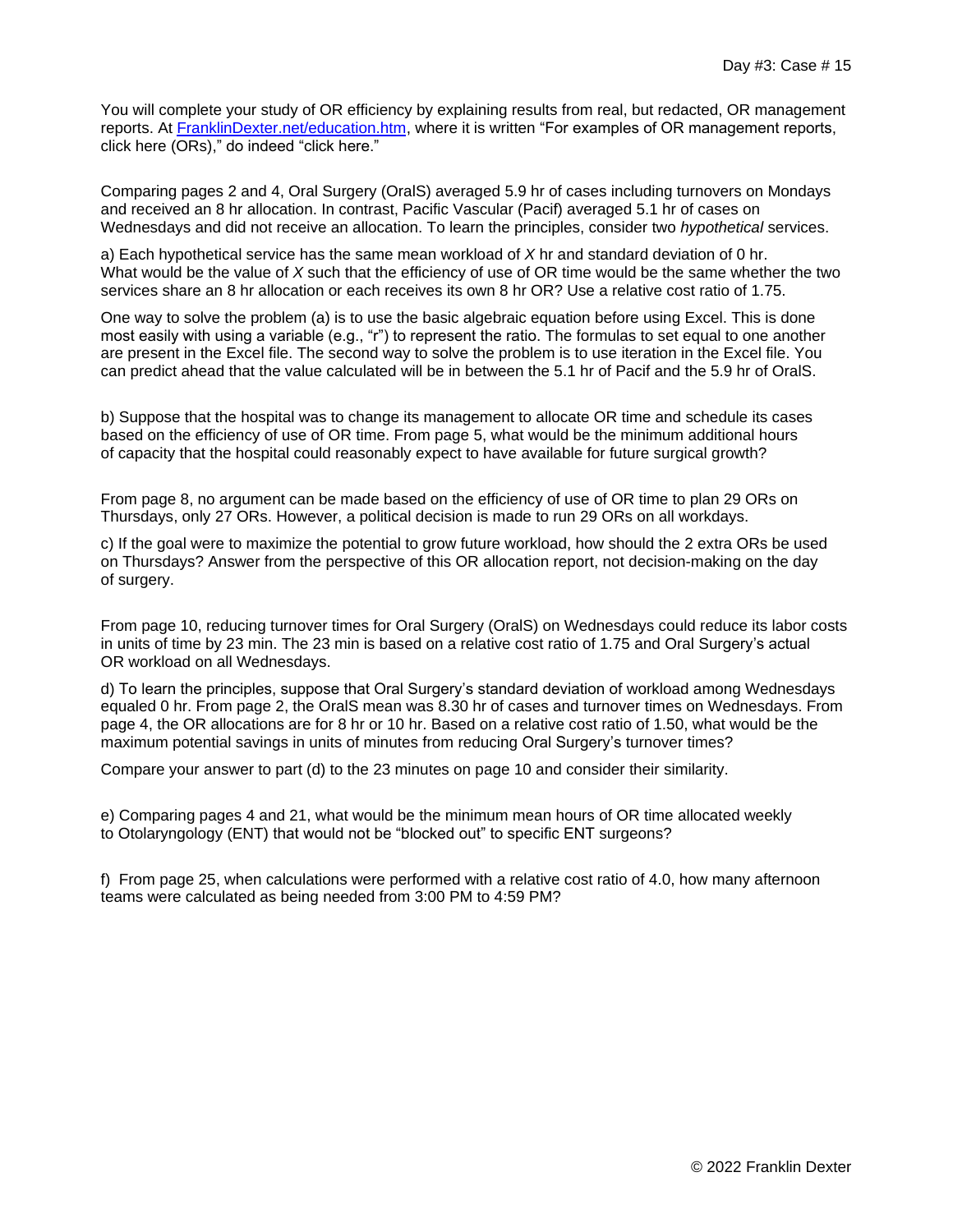A private hospital provides complete healthcare coverage ("Health Maintenance Organization") for 40,000 enrollees of a company including employees' dependents. When a surgeon has a patient needing a procedure that cannot be performed at the private hospital, or the patient has an uncommon medical condition, the surgeon's clinic arranges for the enrollee to receive care at the nearby University hospital. During the past year, \$7 million was paid to the University hospital by the Health Maintenance Organization for inpatient surgical care. The Health Maintenance Organization provides you with a list of Diagnosis Related Groups (DRGs) for the patients undergoing surgery at the private hospital and for the patients sent to the University hospital. There were 15 DRGs that each accounted for at least 1% of the \$7 million. There were only a few patients at the private hospital with one of these 15 DRGs.

a) You decide to hire a consultant to come to the private hospital to evaluate whether the \$7 million loss can be reduced. What should be his or her principal activity on-site to learn why the patients are being referred to the University hospital?

Think about each of the end-points that I taught in lecture and that are in your readings.

b) What one statistical method would best highlight the differences in the types of procedures performed at the private hospital versus the types of procedures performed on patients sent to the University hospital? You can answer in a few words.

c) From the description of the data and your answer to (b), would the analysis be by sum of dollars, number of patients, number of procedures, or something different? In other words, what is the "N" for a DRG?

You want to create a table with each row being a different one of the 15 DRGs. The next column is the value from part (c) among the patients sent to the University hospital.

d) How can you statistically quantify the heterogeneity among DRGs in the numbers of dollars, patients, procedures, or discharges from part (c)? Again, your answer will be from lecture and from the readings. You do not need to have answered part (c) correctly to answer this part correctly.